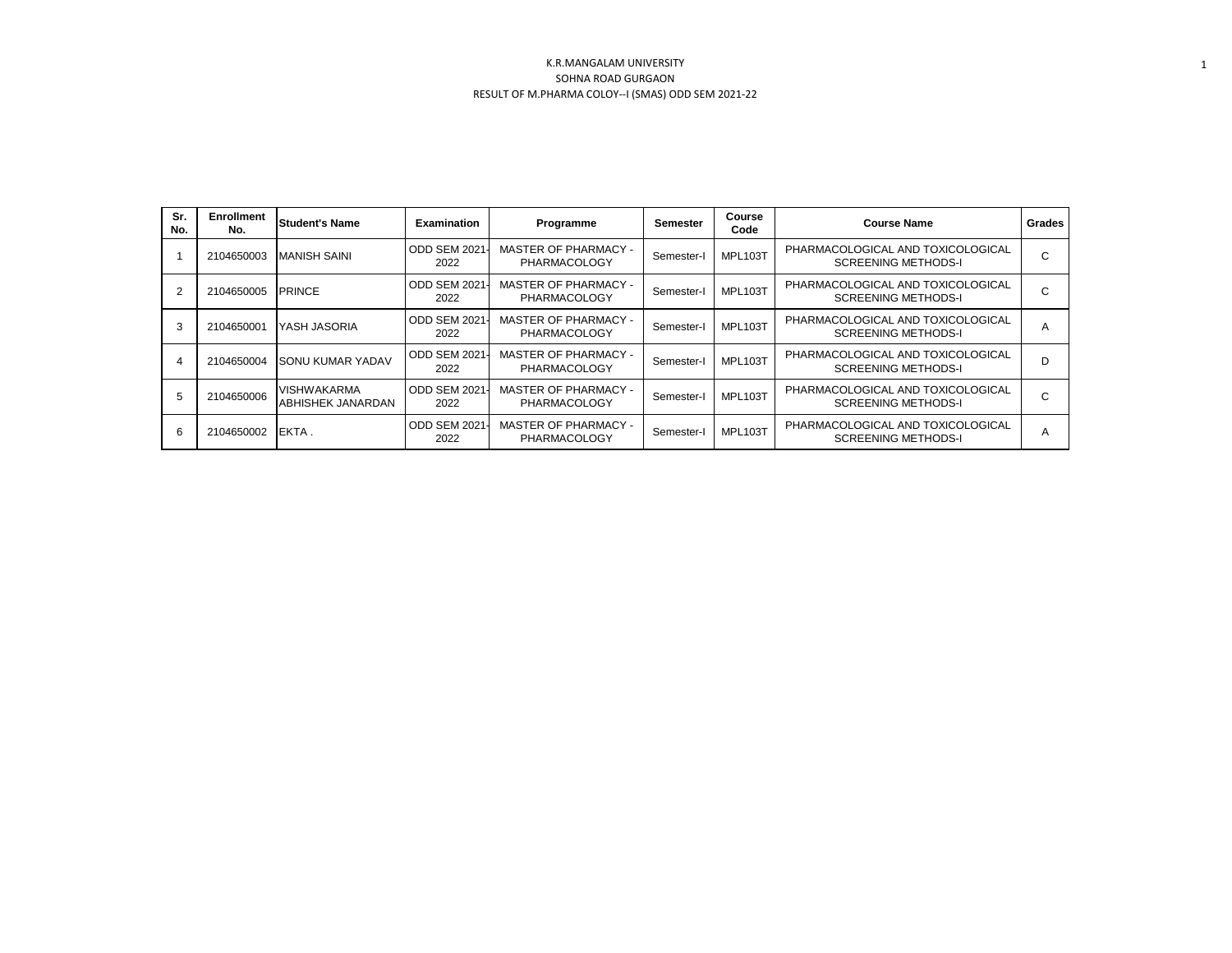| Sr.<br>No. | Enrollment<br>No. | <b>Student's Name</b>                          | <b>Examination</b>          | Programme                                   | Semester   | Course<br><b>Course Name</b><br>Code |                                       | Grades | Course<br>Code | <b>Course Name</b> | Grade<br>s |
|------------|-------------------|------------------------------------------------|-----------------------------|---------------------------------------------|------------|--------------------------------------|---------------------------------------|--------|----------------|--------------------|------------|
|            | 2104650003        | <b>MANISH SAINI</b>                            | ODD SEM 2021<br>2022        | <b>MASTER OF PHARMACY -</b><br>PHARMACOLOGY | Semester-I | MPL104T                              | I CELLULAR AND MOLECULAR PHARMACOLOGY | C.     | MPL106S        | SEMINAR/ASSIGNMENT | C          |
|            | 2104650005        | <b>PRINCE</b>                                  | <b>ODD SEM 2021</b><br>2022 | <b>MASTER OF PHARMACY -</b><br>PHARMACOLOGY | Semester-I | MPL104T                              | CELLULAR AND MOLECULAR PHARMACOLOGY   | C.     | MPL106S        | SEMINAR/ASSIGNMENT | D          |
| 3          | 2104650001        | YASH JASORIA                                   | <b>ODD SEM 2021</b><br>2022 | <b>MASTER OF PHARMACY -</b><br>PHARMACOLOGY | Semester-I | MPL104T                              | I CELLULAR AND MOLECULAR PHARMACOLOGY | C.     | MPL106S        | SEMINAR/ASSIGNMENT | C          |
|            | 2104650004        | <b>SONU KUMAR YADAV</b>                        | <b>ODD SEM 2021</b><br>2022 | <b>MASTER OF PHARMACY -</b><br>PHARMACOLOGY | Semester-I | MPL104T                              | I CELLULAR AND MOLECULAR PHARMACOLOGY | D      | MPL106S        | SEMINAR/ASSIGNMENT | E          |
| 5          | 2104650006        | <b>VISHWAKARMA</b><br><b>ABHISHEK JANARDAN</b> | <b>ODD SEM 2021</b><br>2022 | <b>MASTER OF PHARMACY -</b><br>PHARMACOLOGY | Semester-I | MPL104T                              | I CELLULAR AND MOLECULAR PHARMACOLOGY | D.     | MPL106S        | SEMINAR/ASSIGNMENT | D          |
| 6          | 2104650002        | EKTA.                                          | <b>ODD SEM 2021</b><br>2022 | <b>MASTER OF PHARMACY -</b><br>PHARMACOLOGY | Semester-I | MPL104T                              | I CELLULAR AND MOLECULAR PHARMACOLOGY | в      | MPL106S        | SEMINAR/ASSIGNMENT | B          |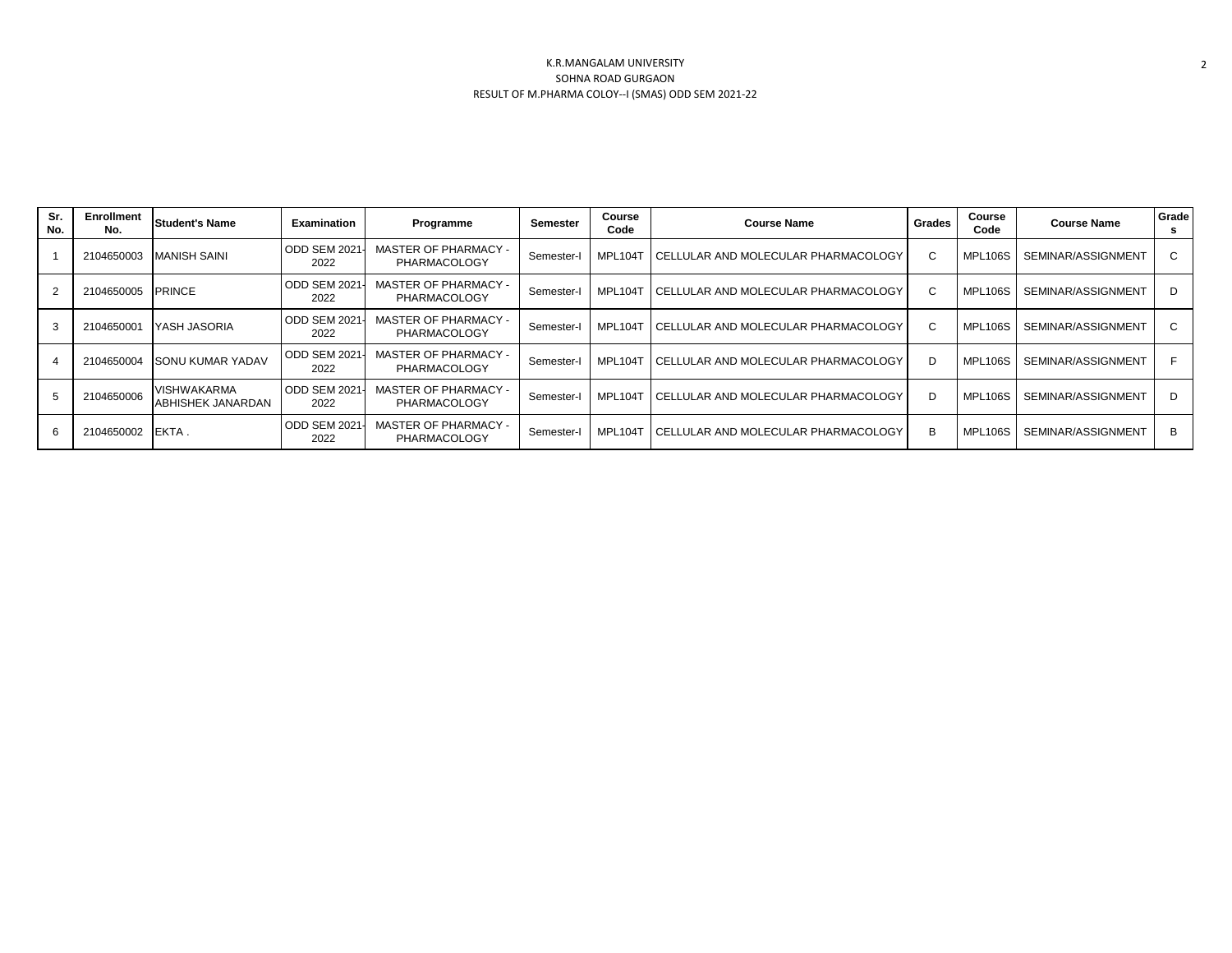| Sr.<br>No. | <b>Enrollment</b><br>No. | <b>Student's Name</b>            | <b>Examination</b>           | Programme                                          | Semester   | Course<br>Code | <b>Course Name</b>       | Grade<br>s |
|------------|--------------------------|----------------------------------|------------------------------|----------------------------------------------------|------------|----------------|--------------------------|------------|
|            | 2104650003               | <b>MANISH SAINI</b>              | <b>ODD SEM 2021-</b><br>2022 | <b>MASTER OF PHARMACY -</b><br><b>PHARMACOLOGY</b> | Semester-I | MPL105P        | PHARMACOLOGY PRACTICAL I | C          |
| 2          | 2104650005               | <b>PRINCE</b>                    | ODD SEM 2021<br>2022         | <b>MASTER OF PHARMACY -</b><br><b>PHARMACOLOGY</b> | Semester-I | MPL105P        | PHARMACOLOGY PRACTICAL I | С          |
| 3          | 2104650001               | YASH JASORIA                     | ODD SEM 2021<br>2022         | <b>MASTER OF PHARMACY -</b><br>PHARMACOLOGY        | Semester-I | MPL105P        | PHARMACOLOGY PRACTICAL I | C          |
| 4          | 2104650004               | <b>SONU KUMAR YADAV</b>          | <b>ODD SEM 2021-</b><br>2022 | <b>MASTER OF PHARMACY -</b><br><b>PHARMACOLOGY</b> | Semester-I | MPL105P        | PHARMACOLOGY PRACTICAL I | D          |
| 5          | 2104650006               | VISHWAKARMA<br>ABHISHEK JANARDAN | <b>ODD SEM 2021</b><br>2022  | <b>MASTER OF PHARMACY -</b><br>PHARMACOLOGY        | Semester-  | MPL105P        | PHARMACOLOGY PRACTICAL I | D          |
| 6          | 2104650002               | EKTA.                            | <b>ODD SEM 2021-</b><br>2022 | <b>MASTER OF PHARMACY -</b><br>PHARMACOLOGY        | Semester-I | MPL105P        | PHARMACOLOGY PRACTICAL I | C          |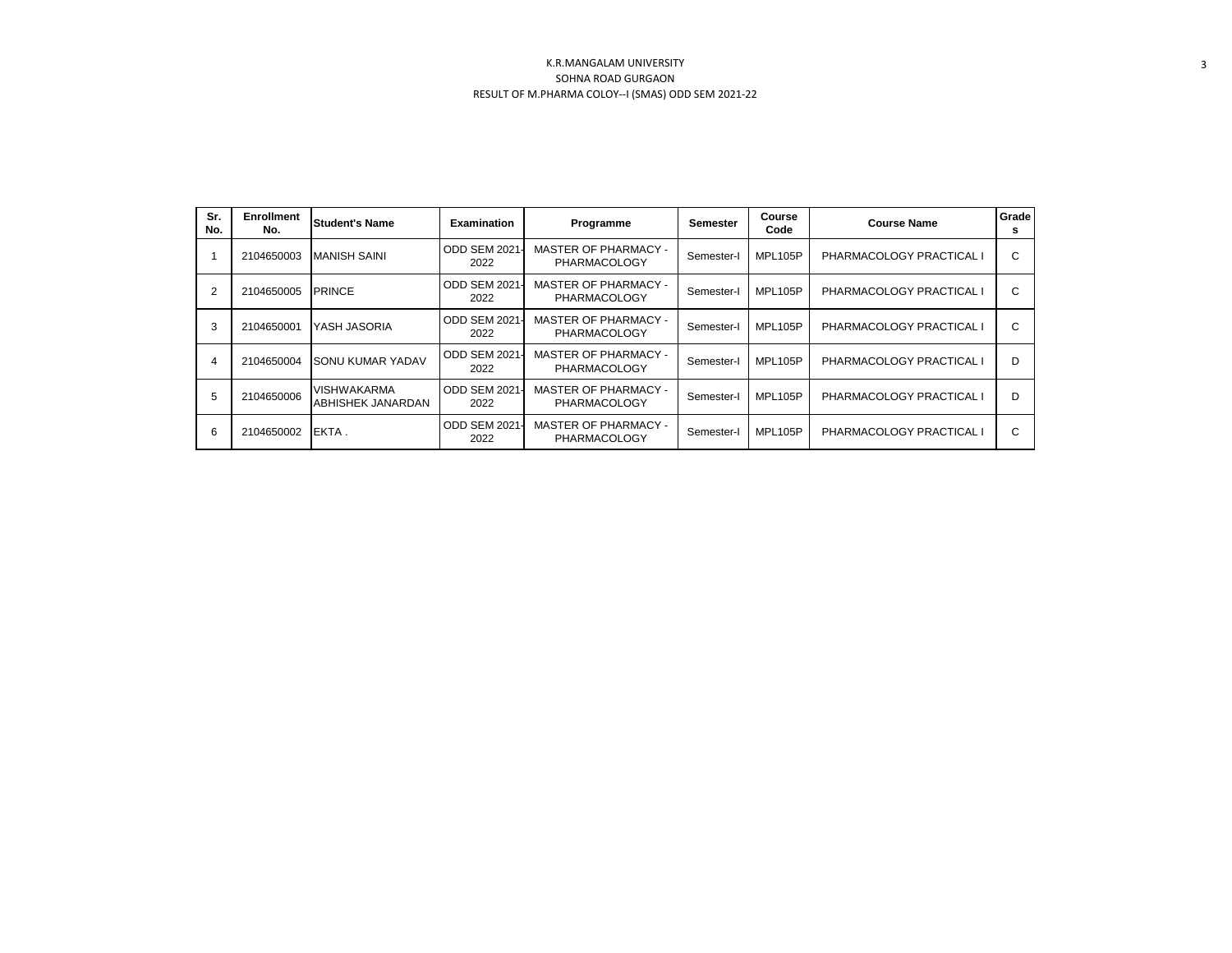| Sr.<br>No. | <b>Enrollment</b><br>No. | Student's Name                          | <b>Examination</b>    | Programme                                          | Semester   | Course<br>Code | <b>Course Name</b>                          | Grades |
|------------|--------------------------|-----------------------------------------|-----------------------|----------------------------------------------------|------------|----------------|---------------------------------------------|--------|
|            | 2104650003               | <b>MANISH SAINI</b>                     | ODD SEM 2021-<br>2022 | MASTER OF PHARMACY -<br>PHARMACOLOGY               | Semester-I | <b>MPL101T</b> | MODERN PHARMACEUTICAL ANALYTICAL TECHNIQUES | A      |
|            | 2104650005               | <b>PRINCE</b>                           | ODD SEM 2021-<br>2022 | <b>MASTER OF PHARMACY -</b><br><b>PHARMACOLOGY</b> | Semester-  | <b>MPL101T</b> | MODERN PHARMACEUTICAL ANALYTICAL TECHNIQUES | B      |
| 3          | 2104650001               | <b>YASH JASORIA</b>                     | ODD SEM 2021<br>2022  | <b>MASTER OF PHARMACY -</b><br><b>PHARMACOLOGY</b> | Semester-I | MPL101T        | MODERN PHARMACEUTICAL ANALYTICAL TECHNIQUES | A      |
|            |                          | 2104650004 SONU KUMAR YADAV             | ODD SEM 2021-<br>2022 | <b>MASTER OF PHARMACY -</b><br><b>PHARMACOLOGY</b> | Semester-I | <b>MPL101T</b> | MODERN PHARMACEUTICAL ANALYTICAL TECHNIQUES | B      |
|            | 2104650006               | <b>VISHWAKARMA</b><br>ABHISHEK JANARDAN | ODD SEM 2021-<br>2022 | <b>MASTER OF PHARMACY -</b><br><b>PHARMACOLOGY</b> | Semester-I | MPL101T        | MODERN PHARMACEUTICAL ANALYTICAL TECHNIQUES | B      |
| 6          | 2104650002               | <b>IEKTA.</b>                           | ODD SEM 2021-<br>2022 | MASTER OF PHARMACY -<br><b>PHARMACOLOGY</b>        | Semester-I | MPL101T        | MODERN PHARMACEUTICAL ANALYTICAL TECHNIQUES | A      |